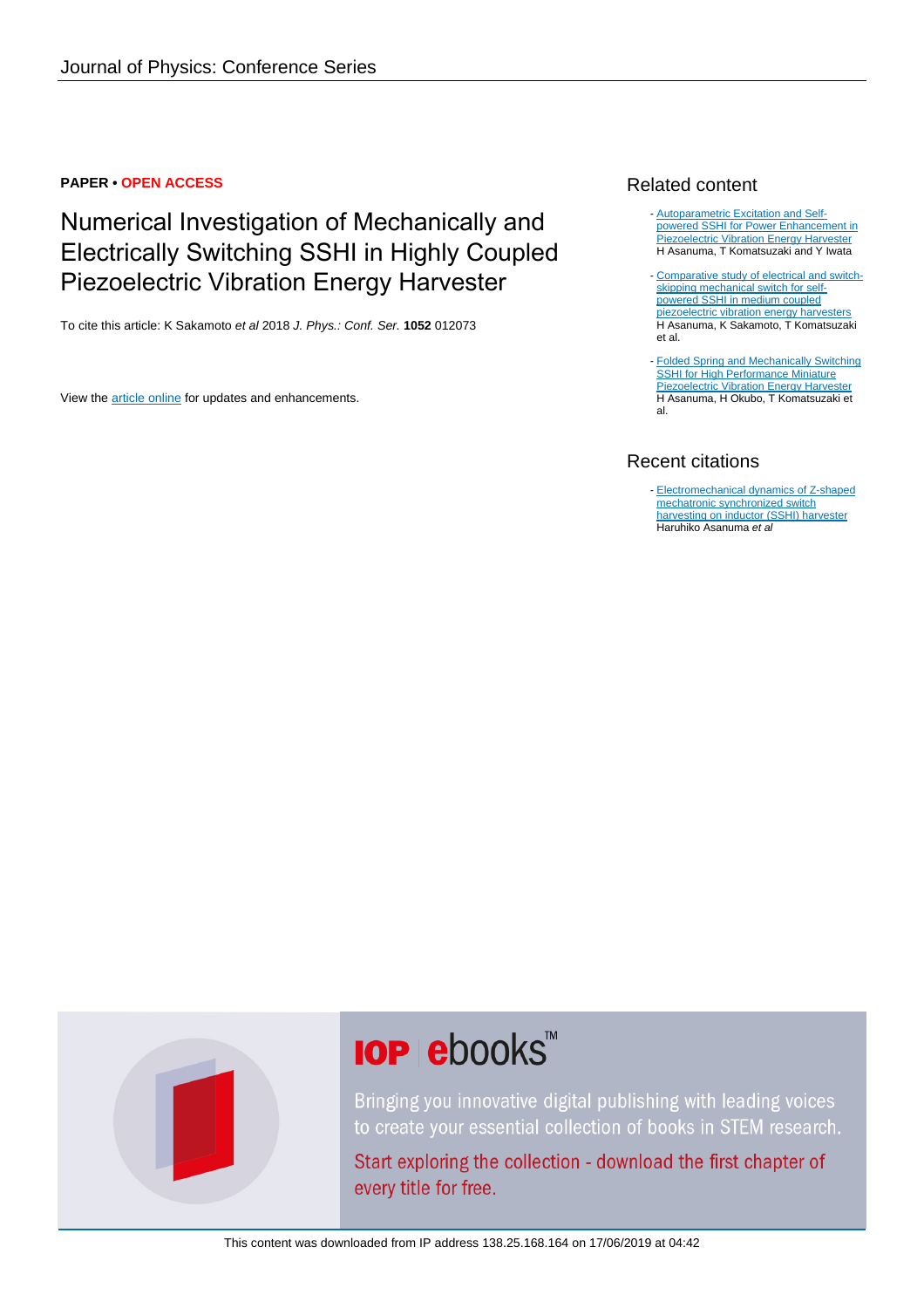**1234567890** ''"" IOP Conf. Series: Journal of Physics: Conf. Series **1052** (2018) 012073 doi :10.1088/1742-6596/1052/1/012073

# **Numerical Investigation of Mechanically and Electrically Switching SSHI in Highly Coupled Piezoelectric Vibration Energy Harvester**

## **K Sakamoto, H Asanuma, T Komatsuzaki, and Y Iwata**

Faculty of Mechanical Engineering, Kanazawa university, Kakuma-machi, Kanazawa 920-1192, Japan

h-asanuma@se.kanazawa-u.ac.jp

**Abstract**. In aiming to increase output power for piezoelectric vibration energy harvesters, a self-powered synchronized switch harvesting on inductor (SSHI) using an electrical or mechanical switch has considerable attention. However, the advantages and disadvantages of the two switching technique for the self-powered SSHIs remains unclear. In addition, for a harvester with a high electromechanical coupling coefficient *k*, the piezoelectric damping force, which enhances by the SSHI's voltage increase, is likely to reduce the harvester's displacement and thus lower the output power. We developed simulation technique, and numerically investigated the performance for the electrical switch SSHI (ESS) and for the mechanical switch SSHI (MSS) harvester, considering the feedback of the piezoelectric damping force. The numerical investigation revealed that, for the ESS, the piezoelectric damping force reduces the displacement every switching on at the maximum/minimum displacement, and thus lowers the output power. In contrast, the MSS, in which the switch turns on only when the displacement exceeds the gap distance, achieved a higher output power, and exhibited intriguing phenomena that the output power continues to increase, whereas the displacement is held constant. Therefore, for a harvester with high *k*, the MSS can outweigh the ESS.

#### **1. Introduction**

To increase the output power for a piezoelectric VEH, Guyomar *et al* [1] developed a synchronized switch harvesting on inductor (SSHI) technique. The SSHI employs an additional set component of an active switch and an inductor, which are connected in parallel or series with the standard AC-DC circuit. When the switch turns on at every maximum/minimum of the harvester's displacement, the piezoelectric voltage was inversed by the *LC* electrical oscillation caused between the inductor and the capacitance of the piezoelectric material, thereby increasing the output voltage and thus the output power. However, the switch used in the early stage SSHI was controlled by an external power source.

Subsequently, a self-powered SSHI using an electrical or mechanical switch that requires no external power source was developed. The electrical switch, which consists of the envelope detector, the comparator, and the digital switch, successfully controlled on/off by consuming a small portion of the harvested energy [2,3]. The mechanical switch was designed by utilizing a main beam of the harvester [4,5]. The self-powered SSHI using the electrical and mechanical switches showed excellent performance, however, the advantages and disadvantages for the two switching technique are still not clear. In addition, for a harvester with a high electromechanical coupling coefficient *k*, the

1 Content from this work may be used under the terms of the [Creative Commons Attribution 3.0 licence.](http://creativecommons.org/licenses/by/3.0) Any further distribution of this work must maintain attribution to the author(s) and the title of the work, journal citation and DOI. Published under licence by IOP Publishing Ltd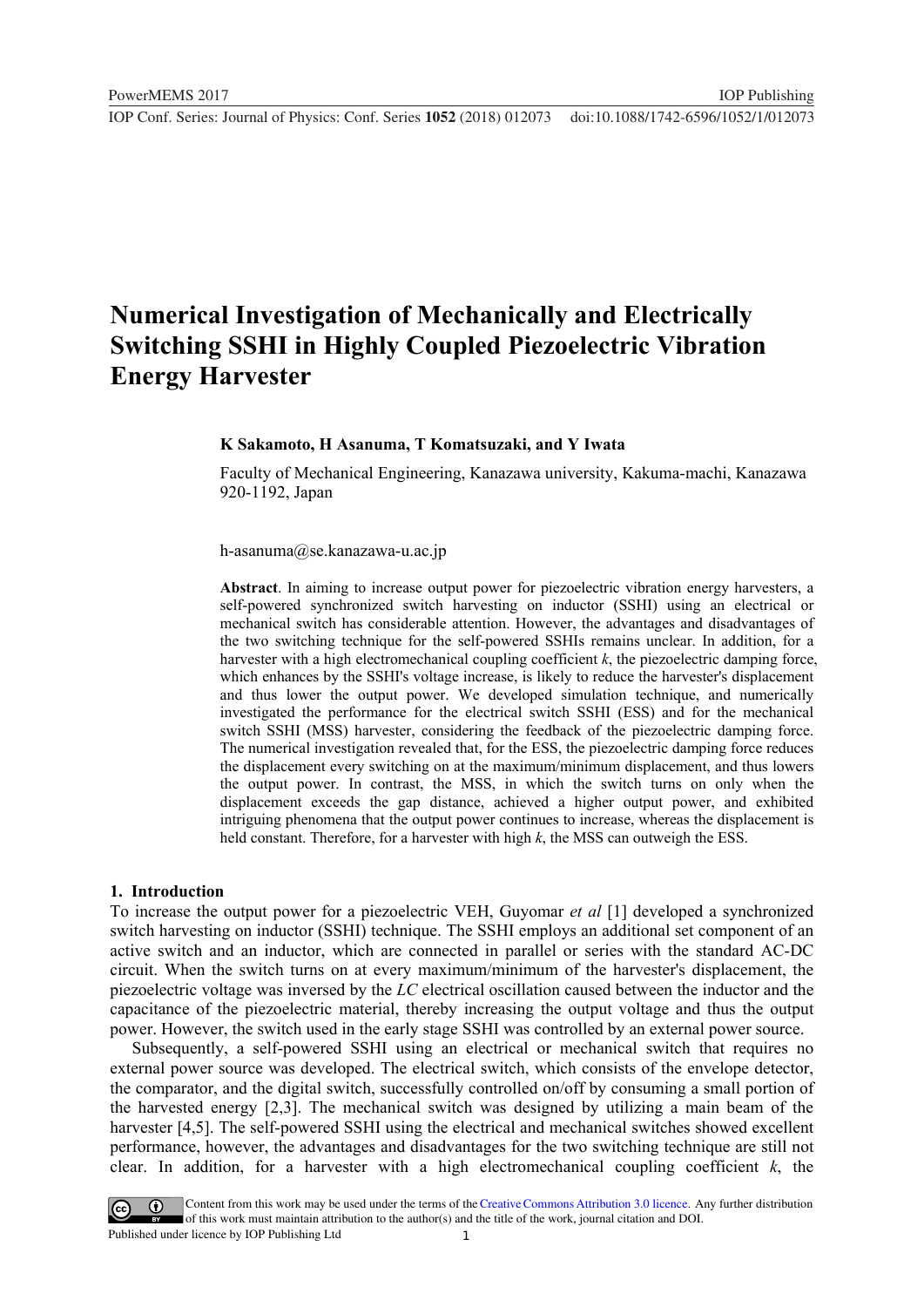piezoelectric damping force, which enhances the SSHI voltage increase, suppresses vibration of the harvester and thus lowers output power [6].

This study investigates the performance of the electrical and mechanical switch SSHI numerically, considering the feedback of the piezoelectric damping force from.

## **2. Harvester Structure and Circuits**

Figure 1 shows the harvester for the electrically-switching SSHI (ESS) and for the mechanicallyswitching SSHI (MSS). This study employs a cantilever-type VEH consisting of a stainless steel beam, copper mass, and piezoelectric bimorph connected in parallel. The squared electromechanical coupling coefficient  $k^2$  is 0.038, which is several times higher than that for the previous studies [1].



**Figure 1.** (a) ESS harvester, (b) structure of mechanical switch and (c) MSS harvester.

Based on the single degree of freedom (SDOF) model, the electromechanical equation for the piezoelectric vibration energy harvester are expressed as follows [1]:

$$
M_{\text{eff}}\ddot{z} + D\dot{z} + K_{\text{sc}}z = F - \alpha V_p \tag{1}
$$

$$
i = \alpha \dot{z} - C_p \dot{V}_p,\tag{2}
$$

where *F* is the external force,  $M_{\text{eff}}$  (9.4 gram) is the effective mass, *D* (0.036 Ns/m) is the mechanical damping coefficient,  $K_{sc}$  (344 N/m) is the short-circuited stiffness, *z* is the tip displacement of the harvester,  $\alpha$  (7.73×10<sup>-4</sup> N/V) is the force factor,  $V_p$  is the piezoelectric voltage, *i* is the outgoing current,  $C_p$  (44 nF) is the capacitance of the piezo bimorph, respectively. We stress that, unlike the SPICEbased simulation [3], our numerical model incorporates the feedback of the piezoelectric damping force  $\alpha V_p$  from the electrical to the mechanical domain, which is enhanced by the SSHI's voltage increase. We used Matlab/Simulink and Simscape/Simeletronics to simulate the harvester's performance.  $R_{\text{ed}}$  and  $C_{\text{ed}}$  in the ESS are 300 k $\Omega$  and 2.2 nF, respectively.

As shown in figure 1(b) and (c), for the MSS harvester, the equation about mechanical vibration is changed as follows: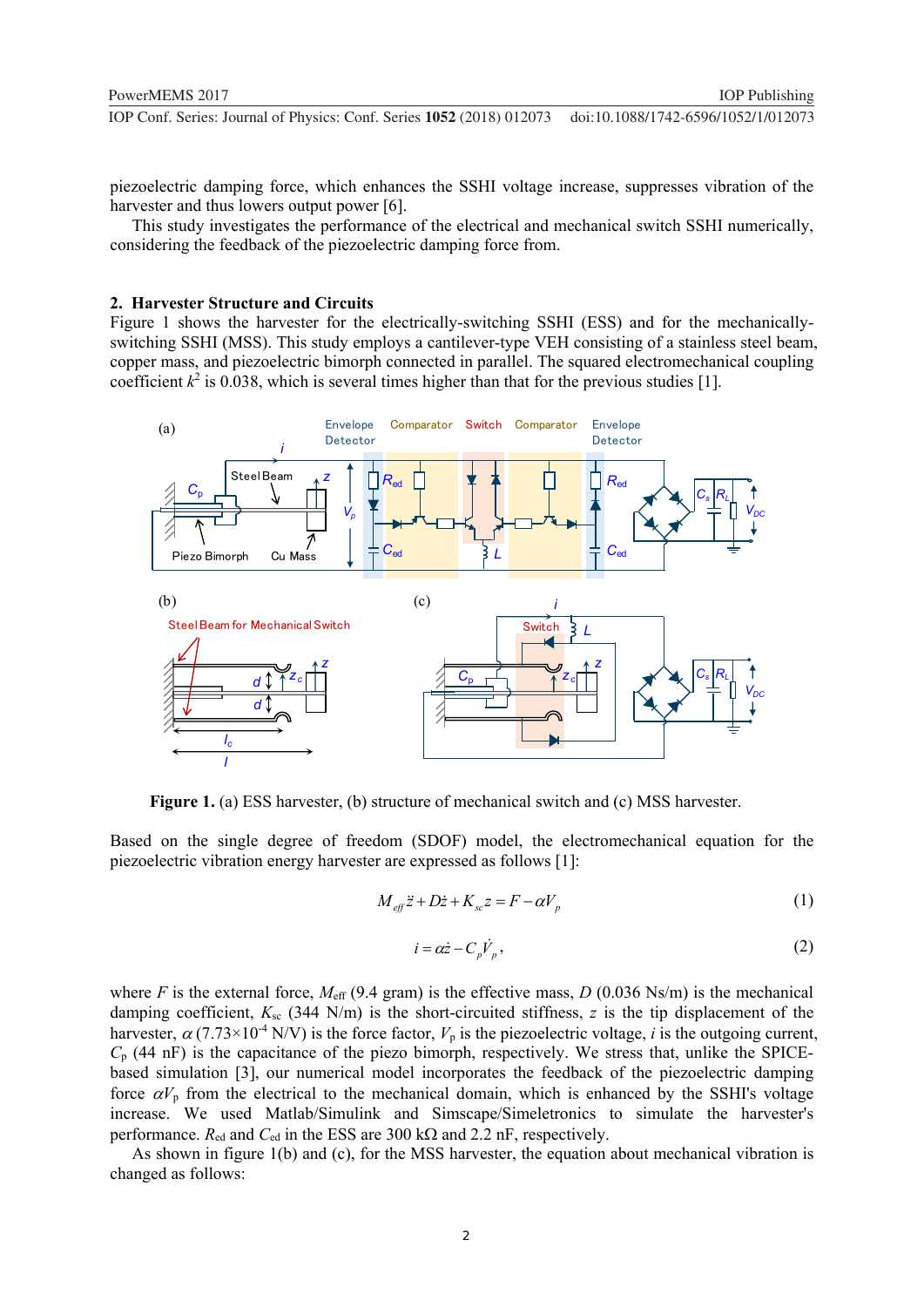**1234567890** ''"" IOP Conf. Series: Journal of Physics: Conf. Series **1052** (2018) 012073 doi :10.1088/1742-6596/1052/1/012073

$$
z_c = sz = \frac{3}{2} \left(\frac{l_c}{l}\right)^2 \left(1 - \frac{l_c}{3l}\right) z \tag{3}
$$

$$
M_{\text{eff}}\ddot{z} + D\dot{z} + K_{\text{sc}}z + F_{\text{MS}} = F - \alpha V_p \tag{4}
$$

$$
F_{MS} = \begin{cases} K_{MS}(z_c - d) + D_{MS}\dot{z}_c = sK_{MS}(z - d/s) + sD_{MS}\dot{z} & z_c > d \\ 0 & |z_c| \le d \\ K_{MS}(z_c + d) + D_{MS}\dot{z}_c = sK_{MS}(z + d/s) + sD_{MS}\dot{z} & z_c < -d \end{cases}
$$
(5)

where  $z_c$  is the displacement at the contact position  $l_c$ ,  $d$  (0.41 mm) is the gap distance,  $F_{\text{MS}}$ ,  $K_{\text{MS}}$  (66.3 N/m), and  $D_{MS}$  (0.3 Ns/m) are the total reaction force, the stiffness, and the mechanical damping coefficient of the mechanical switch, respectively. *l* and *l*<sub>c</sub> in figure 1(b) are set to 53 and 30 mm. The impedance-matched  $R_L$  for the ESS and MSS are 150 and 180 k $\Omega$ ,  $C_s$  is 10  $\mu$ F, and the inductance *L* is 100 mH, respectively. All parameters used in the simulation are empirically attainable.



# **3. Results and discussion**

**Figure 2.** (a) Output power  $P_{\text{out}}$  and (b) peak-peak displacement  $z_c$  at the contact position  $l_c$ vs applied acceleration *a*, and transient response of  $z_c$  (c) for MSS and (d) for ESS.

Figure 2 shows output power  $P_{\text{out}}$  vs applied acceleration *a* at the resonance frequencies (30.4-30.8 Hz), and transient response of  $z_c$  for three seconds. For the ESS harvester, the piezoelectric damping force enhanced by the SSHI reduces the displacement and thus the resulting output power. Thus, for the harvester with high *k*, the ESS which turns on at every maximum/minimum displacement is not